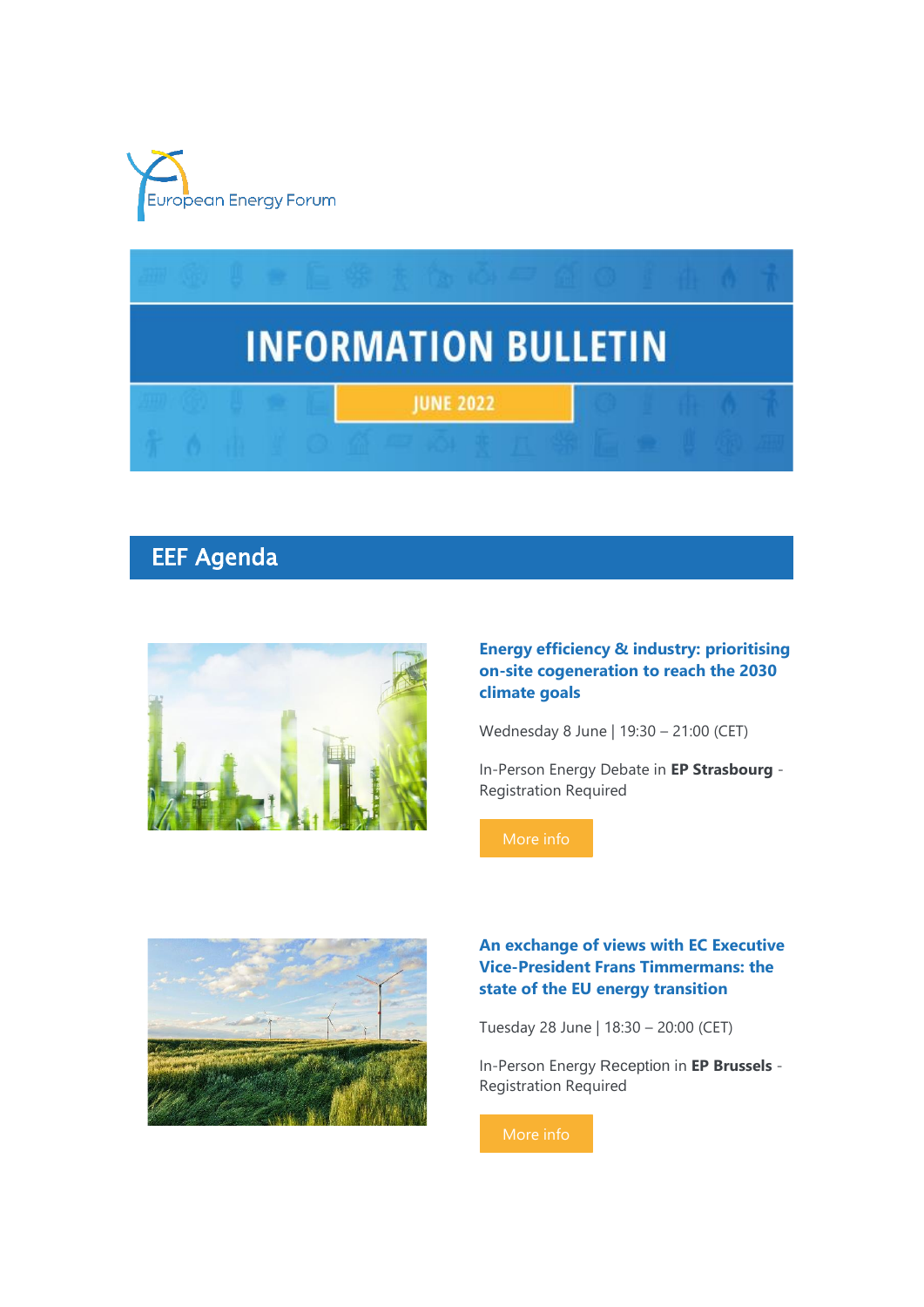## EEF Past Discussions



## **What role for Nuclear Energy in the EU energy mix?**

12 April

The last High-Level Roundtable of this first series was co-chaired by **EEF Directors MEPs Franc Bogovič** and **Tsvetelina Penkova.** They both stressed the need to abandon ideologies and look at facts and figures. When it comes to discussing the different energy sources of the current and future energy mix, the key conjunction to use should be "and" – and not "or".

[Read more](https://7n8k7.r.a.d.sendibm1.com/mk/cl/f/LsyhxhUrz5DCYAjpU1g6QAcPL6xn97ITfxxaM4LHWwQHgz1w-iKOgXA16S8k_aq5raXsavSuYt01gOqOpq6MtkSM1MsN3_HII38CWwJdhr6_Znx1RBJRWm16pxG8wJA0OCb4B_C4rL8I9f7ngTj4Jb4lEy4Td6MiSs5uDONf6-3J9J08G9k9Hrpaqbfzm0wvicE5JhyFnwldiXZi8iALxBg7OS9peAtIKN269sdUWF2p9QtlHyRhbTS8oMOMIByAEp7FvI0YNik)



#### **EU Security of gas supply**

11 May

The EEF had the pleasure to welcome its **President MEP Jerzy Buzek** for this High-Level Roundtable. He offered an overview of the work on the urgent EU gas storage regulation carried out by the ITRE negotiating team and shared some updates on the ongoing work on the hydrogen and decarbonised gas package.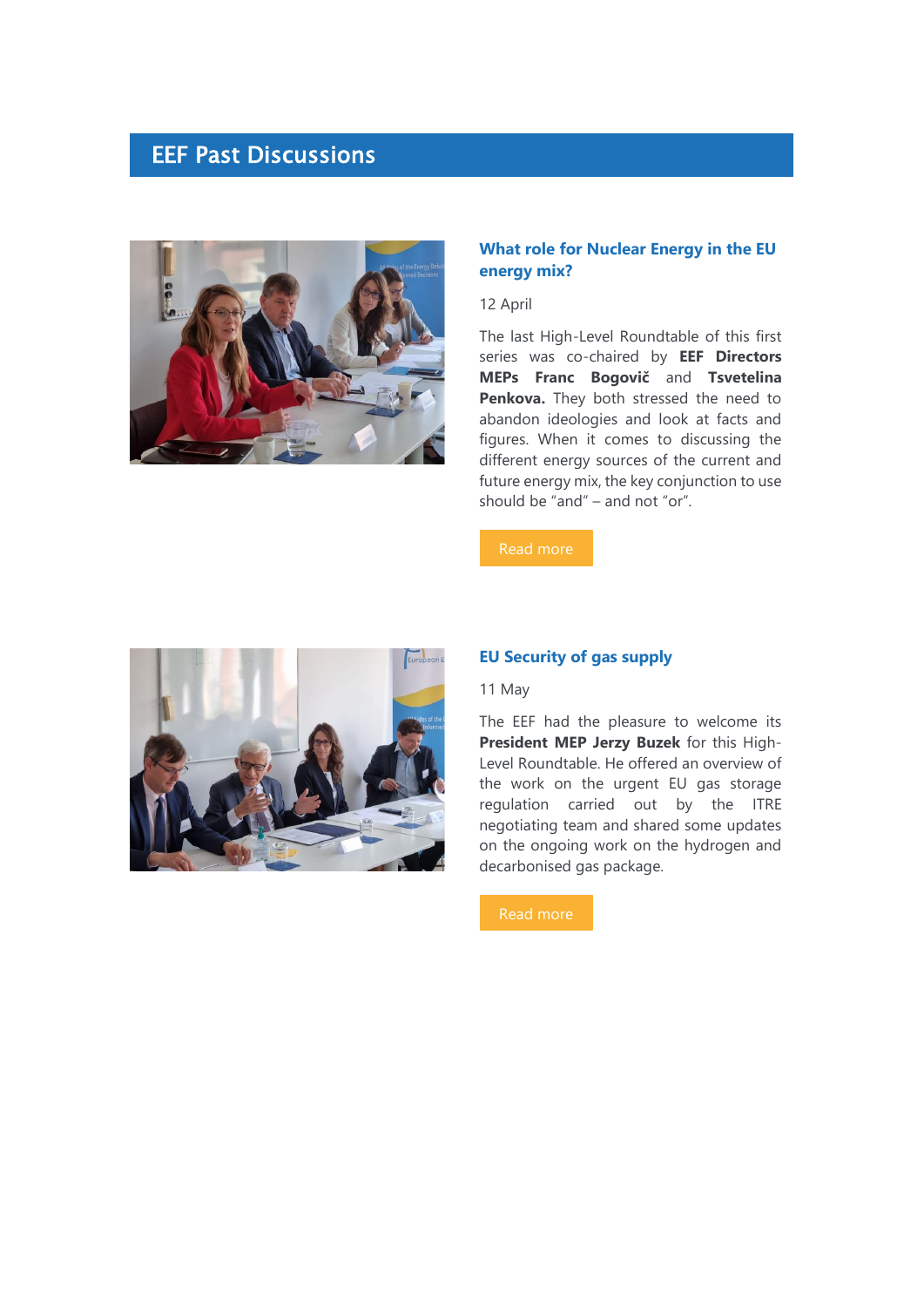

## **A discussion with Director-General for Energy Ditte Juul Jørgensen**

#### 3 May

The EEF resumed its in-person discussions with a dinner welcoming **Ditte Juul Jørgensen**, **Director-General for Energy** at the European Commission, for an exchange on the very pressing problem of EU energy security in light of Russian aggression against Ukraine. The discussion was chaired by **MEP Jerzy Buzek** with initial remarks made by **MEP Inese Vaidere.**

#### [Read more](https://7n8k7.r.a.d.sendibm1.com/mk/cl/f/I_NJJg10aQpHHejtgr3-jRriRbyv8HDVfGXLKwFnSyoA7pDX02yVOyb_t3iOYtrnmWJ3Me5eZzkQBzjuzQFzK2kwYBCaEAHIeDhMZTla_844N0ibLoukUc9TttJt_67ySbdW_hqUWPVK_7jfUPl7lYKwYUUvxeCAP6aB-fMZBTJSZQ8PVzOsWBfaaeGfvr8Tn_1epsSQdd0M9d9l07gmVzXsKBtoQbma88eIQZ0jg5cY1xR27jbiQz_j7Sz72SRbGWY99LyGkhAjkT7_fTwiRL89iGdUNQk6PQtmbRy9jDrXYyE)

## EEF Members' News

#### **MEP Carlos Zorrinho becomes Active Member of the EEF**



**Carlos Zorrinho** has been a Member of the European Parliament (S&D) since 2014, where he is currently a member of the Committee on Industry, Research and Energy, Chair of the Delegation to the ACP-EU Joint Parliamentary Assembly and substitute of the Committee on Development and of the Delegation for relations with the Mashreq countries. During 2014-2022 he served as Head of the Portuguese Delegation of the Socialists & Democrats at the European Parliament. He exercised several political activities in Portugal, among which he served as Secretary of State for Energy and Innovation, within the Ministry of Economy, Innovation and Development. He holds a Master's degree in Business Administration and a PhD in Information Management from the University of Évora, Portugal.

#### **E-Control becomes Associate Member of the EEF**

Energie-Control Austria (E-Control) is the Austrian regulatory authority for the electricity and gas markets. It was set up by the legislator in 2001 and was transformed into a public authority in 2011. E-Control is headed by Mr Wolfgang Urbantschitsch and Mr Alfons Haber as executive directors and is entrusted with monitoring, supporting and, if necessary, regulating the liberalisation of the Austrian electricity and natural gas markets. For competition to emerge, market participants need clear rules